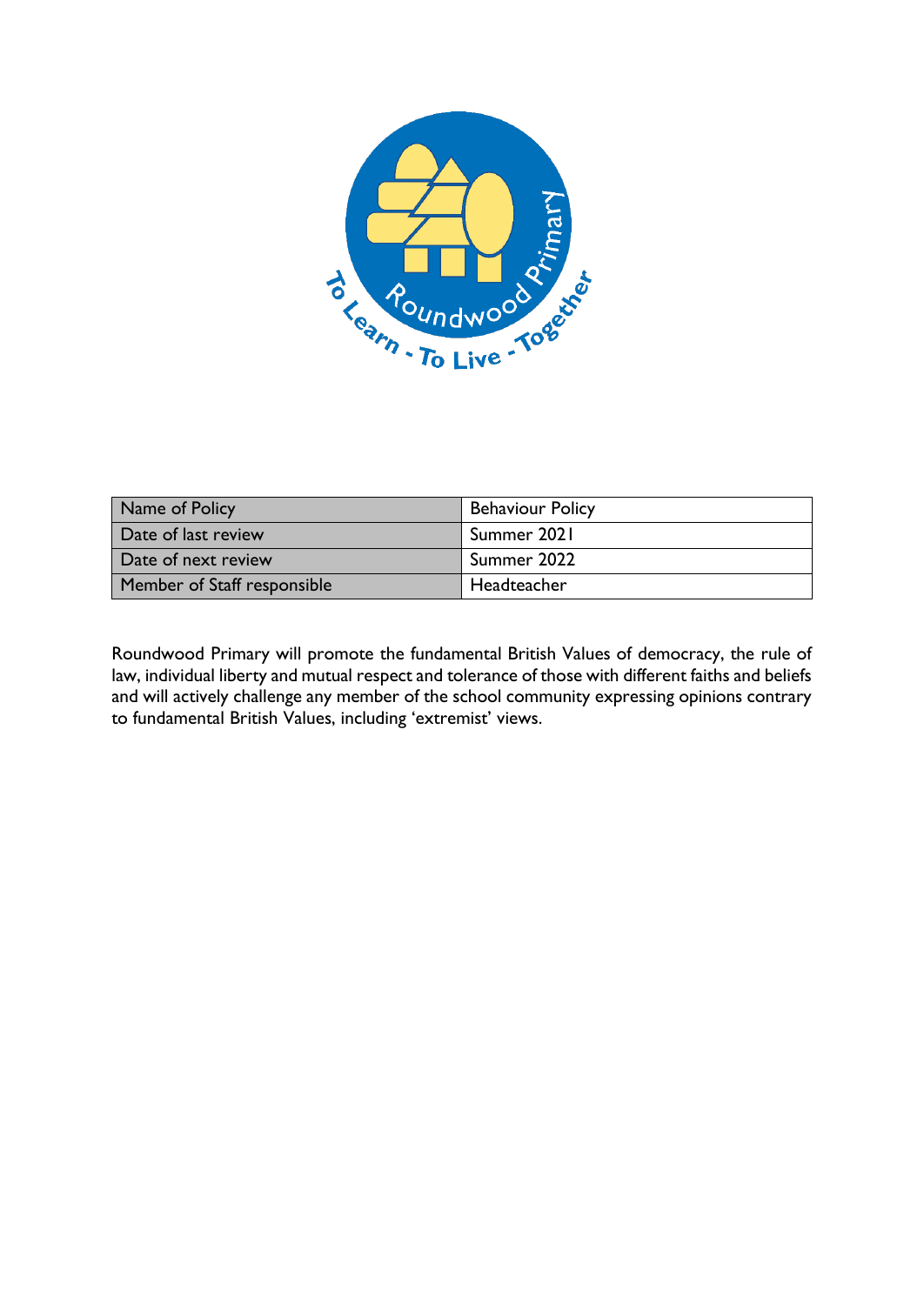# **Contents**

- 1. Aims
- 2. Sequence of response
- 3. Identification of presenting needs
- 4. How prosocial behaviour is promoted and recognised
- 5. Use of Physical Intervention
- 6. Exclusion
- 7. APPENDIX 1: Strategies for responding to a child who, on occasions, WON'T (conscious behaviours) and a child who, on occasions, CAN'T (subconscious behaviours)
- 8. APPENDIX 2: Examples of the sequence of therapeutic behaviour responses for low level classroom behaviours
- 9. APPENDIX 3: Examples of the sequence of therapeutic behaviour responses for playtime and lunchtimes.
- 10. APPENDIX 4: De-escalation Script
- 11. APPENDIX 5: Reminder of physical intervention through moving, handling and comforting
- 12. APPENDIX 6: Zones of Regulation
- 13. APPENDIX 7: The inclusion model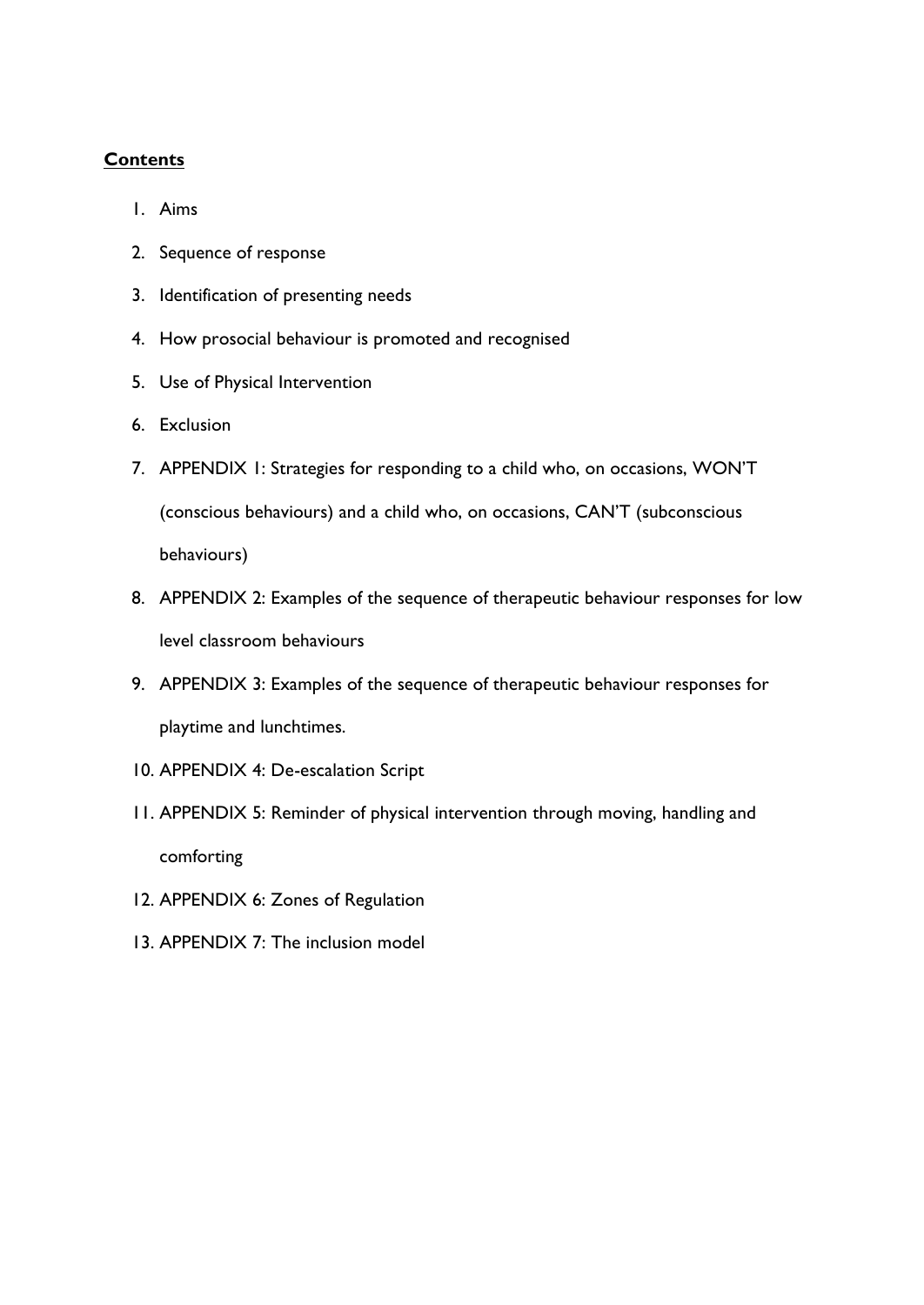### **Aims**

At Roundwood Primary School our behaviour strategy is aimed at improving educational outcomes for all pupils by promoting and supporting their engagement with education. We have a therapeutic approach to behavior. Our aim is to promote behaviour that enables all children to achieve their potential and develop socially, academically, and personally within a positive and safe environment.

High standards are set in behaviour, including learning behaviour. Children have a right to learn and teachers have a right to teach.

We aim for children to develop positive and pro-social behaviours through:

- clear and high expectations
- good role models in both children and adults
- clear and consistent boundaries
- intervention programmes as appropriate

At Roundwood Primary School we base our approach on the fact that:

#### **'Equality does not mean giving every child the same… it means giving every child what they need.'**

### **At Roundwood Primary School we:**

- Promote pro-social behaviour looking after ourselves and each other, being helpful, being productive, having self-discipline and respect for others;
- Focus on a therapeutic approach to behaviour management;
- Provide an inclusive setting that promotes equality of opportunity so that all children are given what they need to help them to learn how to engage in pro-social behaviours;
- Understand that all staff need to know how to promote pro-social behaviour and manage difficult or dangerous behaviour, and to have an understanding that all behaviour is a form of communication;
- Ensure that all staff understand how to focus on de-escalation and preventative strategies rather than focusing solely on reactive strategies

### **At Roundwood Primary School we recognise and understand the importance of the behaviour strategies we employ.**

We understand the need to stand back and ANALYSE NOT PERSONALISE behaviours. We realise that once we look for explanations we will be able to choose strategies or interventions to help the child understand how to engage in prosocial behaviours.

We promote the teaching of behaviour through:

- Building positive relationships with pupils
- Role modelling the behaviour we expect from children
- Creating and agreeing clear class rules with the children at the beginning of each year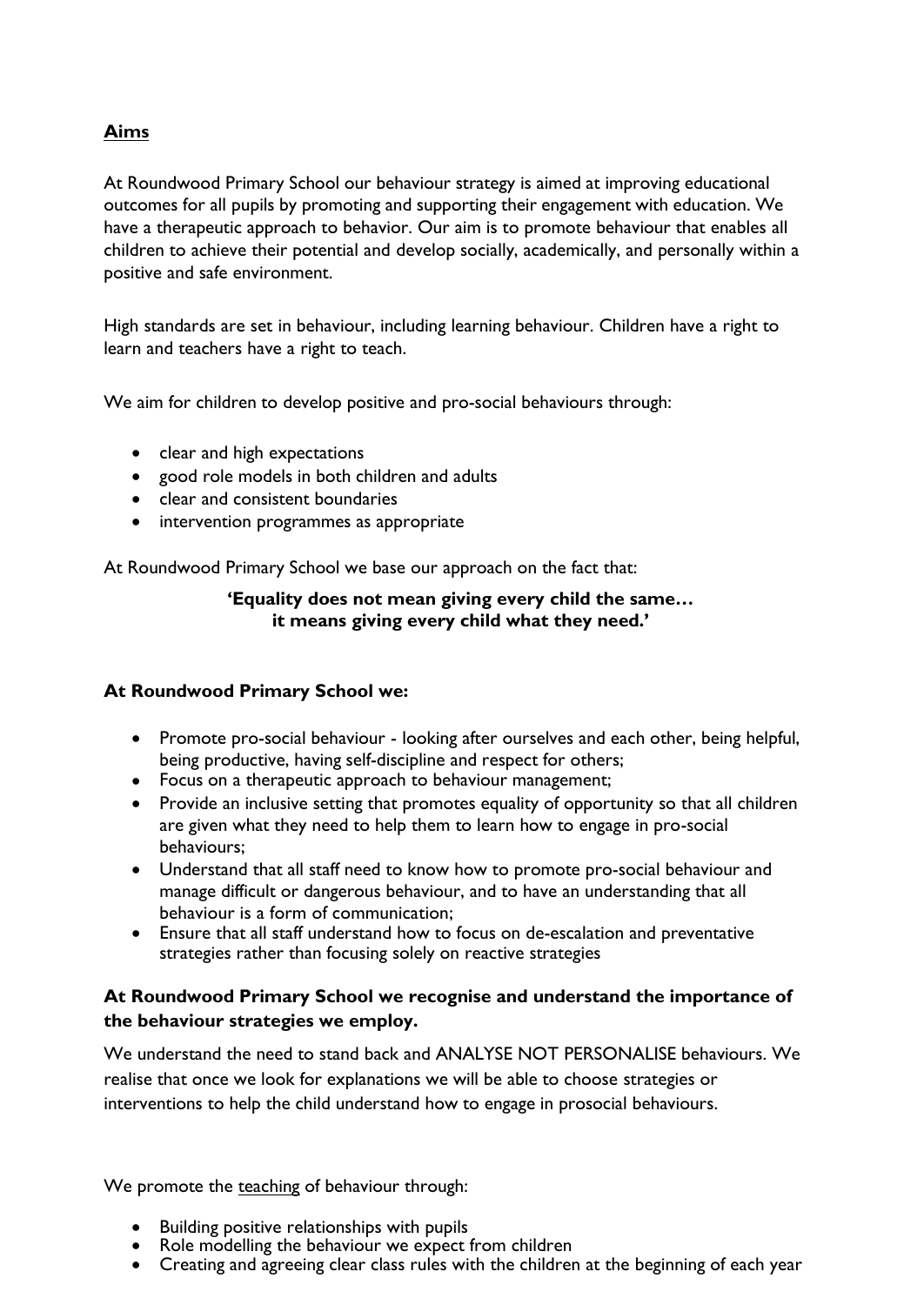- Consistency across all members of staff
- The use of agreed scripts see Appendix 4
- The use of positive phrasing with pupils see Appendix 2
- Planning proactively how to teach prosocial behaviour
- Rewarding pupils' choices and giving positive reinforcement as well as clear consequences
- Providing comfort and forgiveness to pupils when better choices could have been made

All staff will attend training meetings during the school year to discuss strategies and expectations in relation to the behaviour policy so that our approach remains consistent amongst all staff.

Teachers recognise the importance of a consistent approach to communication with pupils, one which promotes positive interactions and models pro-social behaviours.

Examples of approaches we would expect to see are as follows:

- Providing children with limited choices: From 'If you don't do your work you will have to stay in at playtime,' to, 'You have a choice. Would you like to finish your work now or finish it later (e.g. at playtime?)'
- Respond in an 'authoritative' manner when giving a limited choice.
- Using 'thank you' at the end of a direction this assumes compliance.
- If a child refuses to respond to choices given, say e.g. 'Yes, you can …..' instead of 'That's fine' or 'Ok' when responding to a further choice option, as this asserts that the permission of the adult has been given.
- When giving directions, avoid putting the direction as a question: 'Will you please tidy up the equipment?' The pupil could quite legitimately say, 'No'. Instead, say, 'It is time to tidy up the equipment – thank you.'
- Be clear, precise and direct: 'You need to put the equipment away now. Thank you.' Saying 'Thank you' assumes compliance and provides the child with a clear indication that you expect them to follow your instruction and that you believe they can achieve what you have asked of them.
- The use of different strategies for responding to a child who, on occasions, WON'T demonstrate pro-social behaviours (conscious behaviours) and a child who, on occasions, CAN'T demonstrate pro-social behaviours (subconscious behaviours). These strategies include: Redirecting, Accepting, Solution focused, Scaling – see Appendix 1 for details.

At Roundwood Primary School we build on the positive patterns of behaviour that the children have learnt already and proactively identify triggers for behaviour choices. We help the children develop pro-social behaviours which are reflected in the school's motto: To Learn, To Live, Together. This motto encourages the children to focus on the importance of working and playing successfully alongside all members of our community, in order that everyone is able to fulfill their potential.

At Roundwood Primary we promote the following values amongst our community:

Ready Respectful Safe

We focus on our learning values of:

- Be the best you can be
- Be co-operative
- Be listening
- Be inquisitive
- Be resilient keep on trying

Throughout all aspects of learning, the 5 Well-being goals of Connect, Be Active, Keep Learning, Take Notice, Give, underpin our work to create the learners of the future.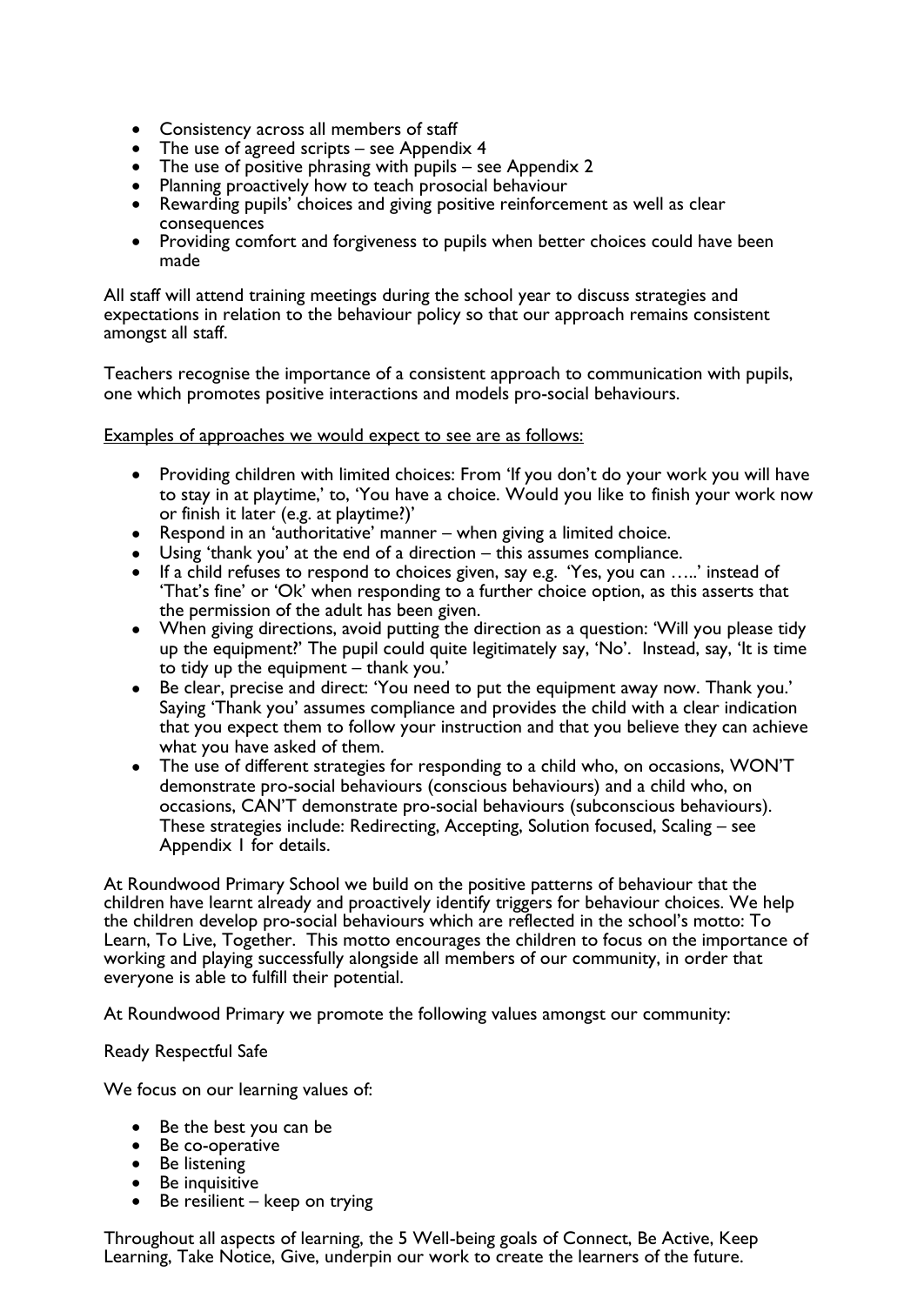### **Behaviour, Rewards and Consequences**

Our behaviour guides and reward ladders can be found on the school website.

Reception [https://roundwoodprimary.herts.sch.uk/wp-content/uploads/bsk-pdf](https://roundwoodprimary.herts.sch.uk/wp-content/uploads/bsk-pdf-manager/2020/09/Behaviour-Guide-Foundation.pdf)[manager/2020/09/Behaviour-Guide-Foundation.pdf](https://roundwoodprimary.herts.sch.uk/wp-content/uploads/bsk-pdf-manager/2020/09/Behaviour-Guide-Foundation.pdf) Year 1 to 6 [https://roundwoodprimary.herts.sch.uk/wp-content/uploads/bsk-pdf](https://roundwoodprimary.herts.sch.uk/wp-content/uploads/bsk-pdf-manager/2020/09/Behaviour-Guide-Yr-1-6.pdf)[manager/2020/09/Behaviour-Guide-Yr-1-6.pdf](https://roundwoodprimary.herts.sch.uk/wp-content/uploads/bsk-pdf-manager/2020/09/Behaviour-Guide-Yr-1-6.pdf)

### **Sequence of response**

At Roundwood Primary School, when dealing with anti-social behaviour we use the following sequence of responses in line with our therapeutic behavioural approach:

- **1. Positive phrasing – the use of positive language**
- **2. Child's limited choice – to give the child options which they can 'own'**
- **3. Adult directive (leading to differentiated workspace, such as another classroom)**
- **4. Debrief for the class – to help the other members of the class understand the child's behaviour and the consequences the child will face**
- **5. Educational Consequence**
- **6. Further consequence (SLT)**

*(See Appendix 2 & 3 for detailed examples of different situations)*

#### **Identification of Presenting Needs**

Most children demonstrate prosocial behaviour. However, there are some children, including SEND, for whom the sequence of response above may not be suitable and therefore reasonable adjustments will be made. These children may require an Individual Risk Management Plan to formalise strategies that differentiate from policy. This could be because behaviours are becoming difficult or dangerous. The procedure for these children uses proformas to identify the child's presenting needs and to plan for responses to behaviours seen:

- 1. **Roots and Fruits**  this is an analysis tool to understand how feelings are affecting behaviours.
- 2. **Anxiety Mapping**  to predict and prevent escalation.
- 3. **De-escalation script** to be used by all staff to de-escalate (calm) situations.
- 4. I**ndividualised scripts** these are to be used by all staff with specific children in specific situations to ensure a consistent approach as specified in the child's **Risk Management Plan**.
- 5. **Educational consequence**  this must be appropriate to the incident and individual and must be logical, purposeful and meaningful.
- 6. **Protective consequence** this may be necessary to manage harm. This could include an increased staff ratio, limited access to outdoor space, escorted in social situations, differentiated teaching space or exclusion from an area of the school.

#### **How prosocial behaviour is promoted and recognised**

All staff must take the lead in modelling the high standards of pro social behaviour, courtesy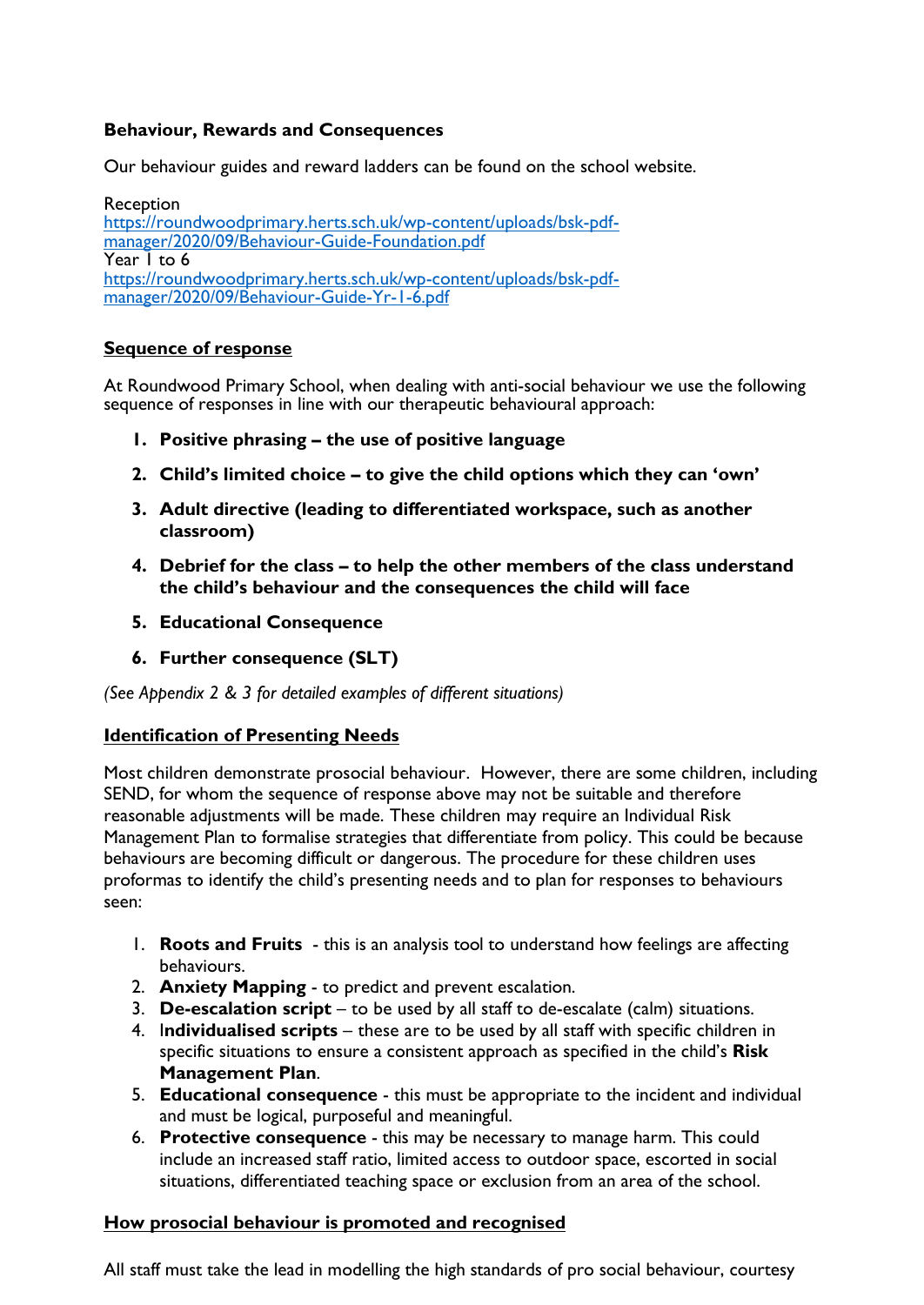and respect they wish to see in their classrooms and throughout the school. This includes an understanding of how an adult's actions may impact on the experiences, feelings and behaviours of the children.

Rewards for prosocial behaviour are not to be used as a 'bribe' but as a 'surprise'. These may include:

- **A visit to the Headteacher.** When a child has a breakthrough in learning, or has made a particularly good effort, s/he is sent to the Headteacher to reinforce praise and be entered into the 'Book of Brilliance'. Work is endorsed with a sticker to remind the child which piece was special and why.
- **Top Bananas Assembly.** Each week the class teacher selects children who have demonstrated the theme of the Bananas assembly, such as a school value or behaviour for learning.
- **Speaking to parents/carers after school** about children who have done well, as well as children whose behaviour has been a concern, ensuring positive behaviour is acknowledged.
- **Serious Behaviour Clause.** If a child causes deliberate significant harm to others the child moves directly to level 3.
- **Parent Partnership.** We recognise that working closely with parents is paramount to successful behaviour management.

We work closely with parents to ensure that they understand the importance of Consistency, Accessibility, Responsiveness and Emotional Connections (CARE) in their parenting style that gives a child a firm foundation for pro social behaviour. If a child is struggling with pro social behaviour, then we expect parents to work closely with the school and support our approach to behaviour management.

### **Use of Physical Intervention** (see Appendix 5):

*Please read the separate Restrictive Physical Intervention Policy.*

At Roundwood Primary School, physical intervention may be seen in the form of:

- Comforting a student in distress so long as this is appropriate to their age and understanding
- Gently directing a person
- For activity reasons, for example in drama, physical games
- To avert danger to the student, other persons or significant damage to property

**Restrictive Physical Intervention** is only used when all other strategies been considered and therefore only as a last resort. See Restrictive Physical Intervention Policy. There are situations when restrictive physical intervention may be necessary, for example in a situation of clear danger and extreme urgency:

- To prevent a child from committing a criminal offence
- To prevent a child from injuring self or others
- To prevent or stop a child from causing serious damage to property

Staff will take steps in advance to avoid the need for restrictive physical intervention through dialogue and diversion. Only the minimum force necessary will be used. Staff will be able to show that the intervention used was a reasonable response to the incident.

Procedures are in place for supporting and debriefing the child after every incident of restrictive physical intervention, as it is essential to safeguard the emotional well-being of all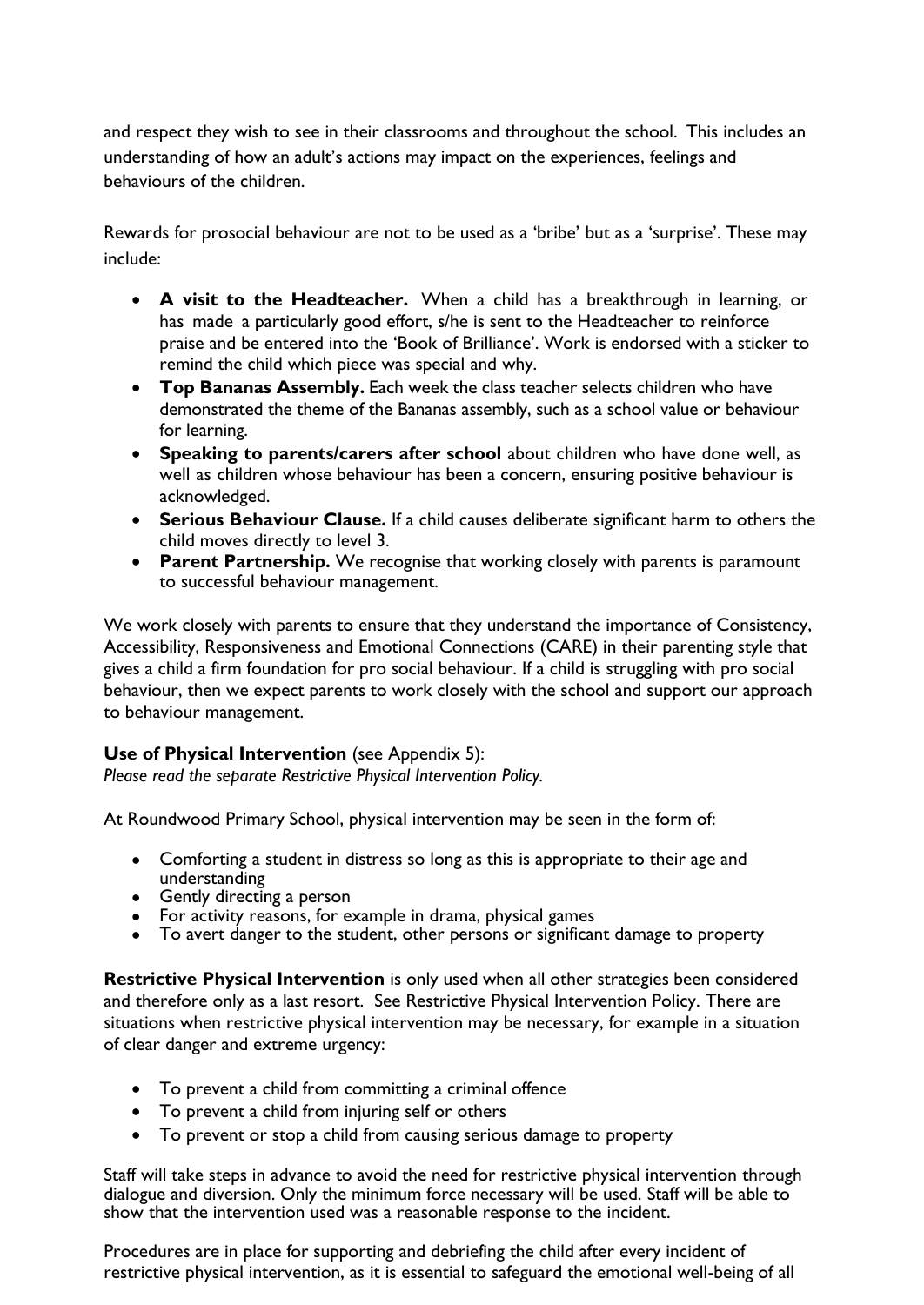involved at these times.

Following an incident of disruptive, difficult or dangerous behaviour we **reflect, repair and restore** by:

- revisiting the experience with the child when they are calm, relaxed and reflective
- retell the story **with an adult** and record what happened before, what the behaviour was, what the consequence was and the pro-social choice they could have made and would do next time
- discuss the behaviour and focus on the act not the child.

# **Exclusion**

Exclusion will only be considered as a last resort if all the preventative strategies have been tried and documented and the child continues to exhibit dangerous, unsafe behaviour that puts other children, staff or school property at risk of harm. The school follows HCC Exclusion Guidance Sept 2017 which can be found on the Herts Grid.

**APPENDIX 1:** Strategies for responding to a child who, on occasions, WON'T (conscious behaviours) and a child who, on occasions, CAN'T (subconscious behaviours)

**APPENDIX 2:** Examples of the sequence of therapeutic behaviour responses for low level classroom behaviours

**APPENDIX 3:** Examples of the sequence of therapeutic behaviour responses for playtime and lunchtimes.

**APPENDIX 4:** De-escalation Script

**APPENDIX 5:** Reminder of physical intervention through moving, handling and comforting

**APPENDIX 6:** Zones of Regulation

**APPENDIX 6:** The inclusion model

### **APPENDIX 1**

A child who, on occasions, WON'T meet behaviour expectations:

**Redirecting:** when a child refuses to follow an adult's request there is a clear danger that the interaction will escalate to a major confrontation. This in itself could result in the stimulation that the child is seeking.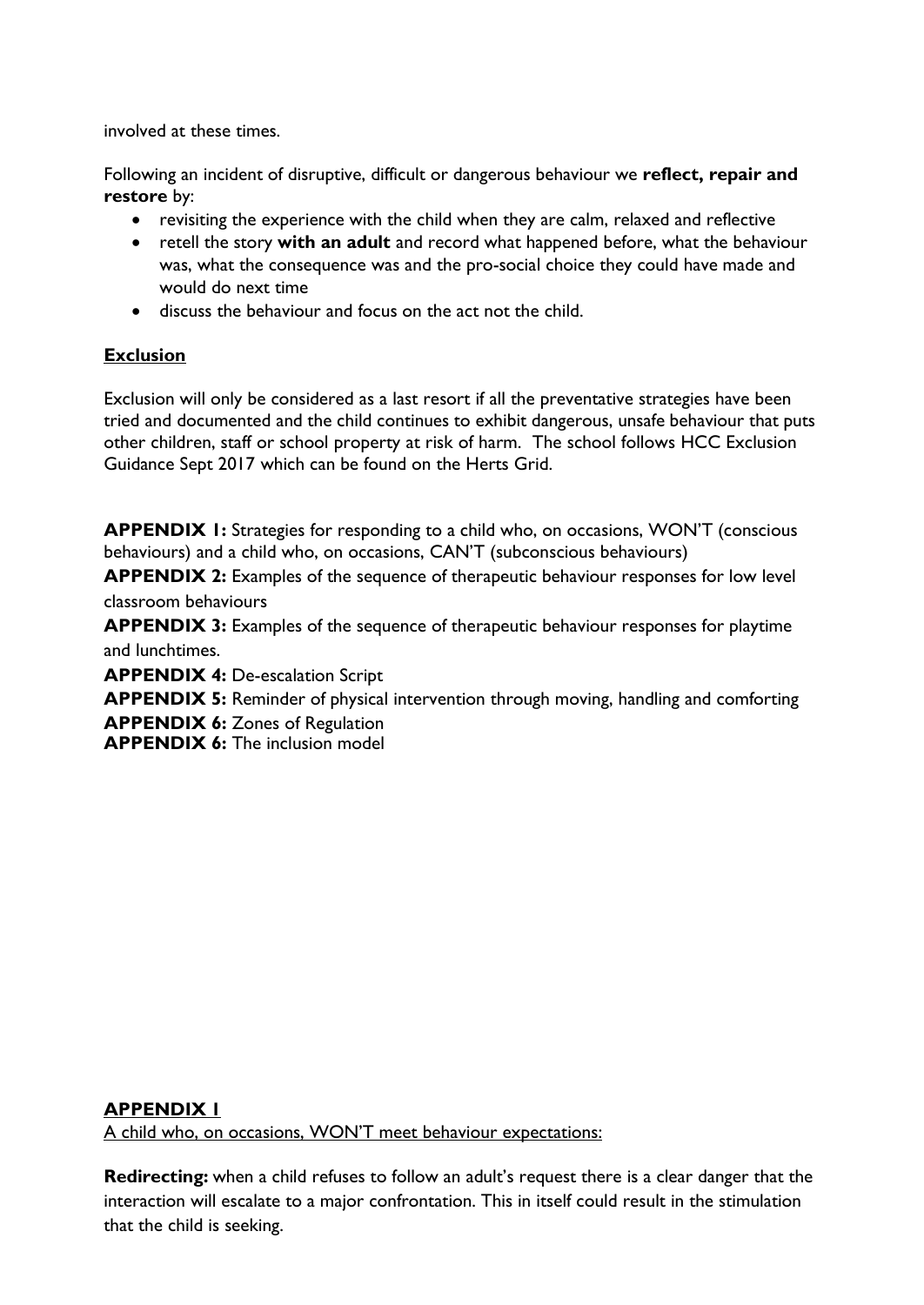Redirecting is about trying to avoid being drawn into a power struggle. Instead the adult has a number of activities that he/she can use to redirect the child towards some behaviours that are positive. E.g. if a child has refused to go back to their seat…'Well, while you are out of your seat could you go to the book cupboard and bring me another 3 exercise books' or have some activities that are ready e.g. a collage that needs attention, a specific errand such as a message to the office, areas that need reorganising, ripping up paper to make something…

**Accepting:** when a child refuses for whatever reason, give immediate partial agreement to his comment, that is begin your sentence partially agreeing with him. By partially accepting a child's negative comment the adult sidesteps confrontation and can then redirect the child's behaviour. E.g.

#### Pupil: I hate school

Adult: Yes, there are times when you might hate school but I can help you with your learning so that you can enjoy it more and you can tell me about some things that you would like to do at school.

Pupil: I don't like doing P.E. Adult: Yes, I can tell that you don't like P.E. Is it getting changed that you don't like? Is it the exercise that you find tricky?

#### Pupil: There is too much work to do Teacher: Yes, it can seem like that there is too much work to do, but let's get this part done and then we might be able to find time for some other things you enjoy – perhaps you could tell me what they are.

# **Solution-focused**

Focusing on getting the behaviour right. 'For the rest of this week I am going to be watching you for all those times when you get it right, when your behaviour is helping you to learn. These will be times when you are sitting on the carpet, when you listen to instructions, when you don't distract people. I am going to write those times down and if you want me to I will give you a note to take home explaining how well-behaved you've been. If I'm doing this, I will need your help as well. I want you to notice those times in the classroom when you are working well and I want you to think about what you are doing that helps you to be successful'.

### **Scaling**

If the child is able to understand this technique it is very positive. Help the child to rate his problem on a scale of 1-5. Number 1 reflects the problem at its worst and 5 is where there is no problem.

ADULT: Kim, on a scale of 1 to 5 where do you think you are with respect to staying in your seat and not disturbing others in the class?

KIM: About 2

ADULT: Okay, what is it that you think you are doing right to put your mark at 2?

KIM: Well sometimes when we are doing drawing I don't leave my seat at all.

ADULT: If you moved your score from 2 to either a 3 or a 4, what do you think you would be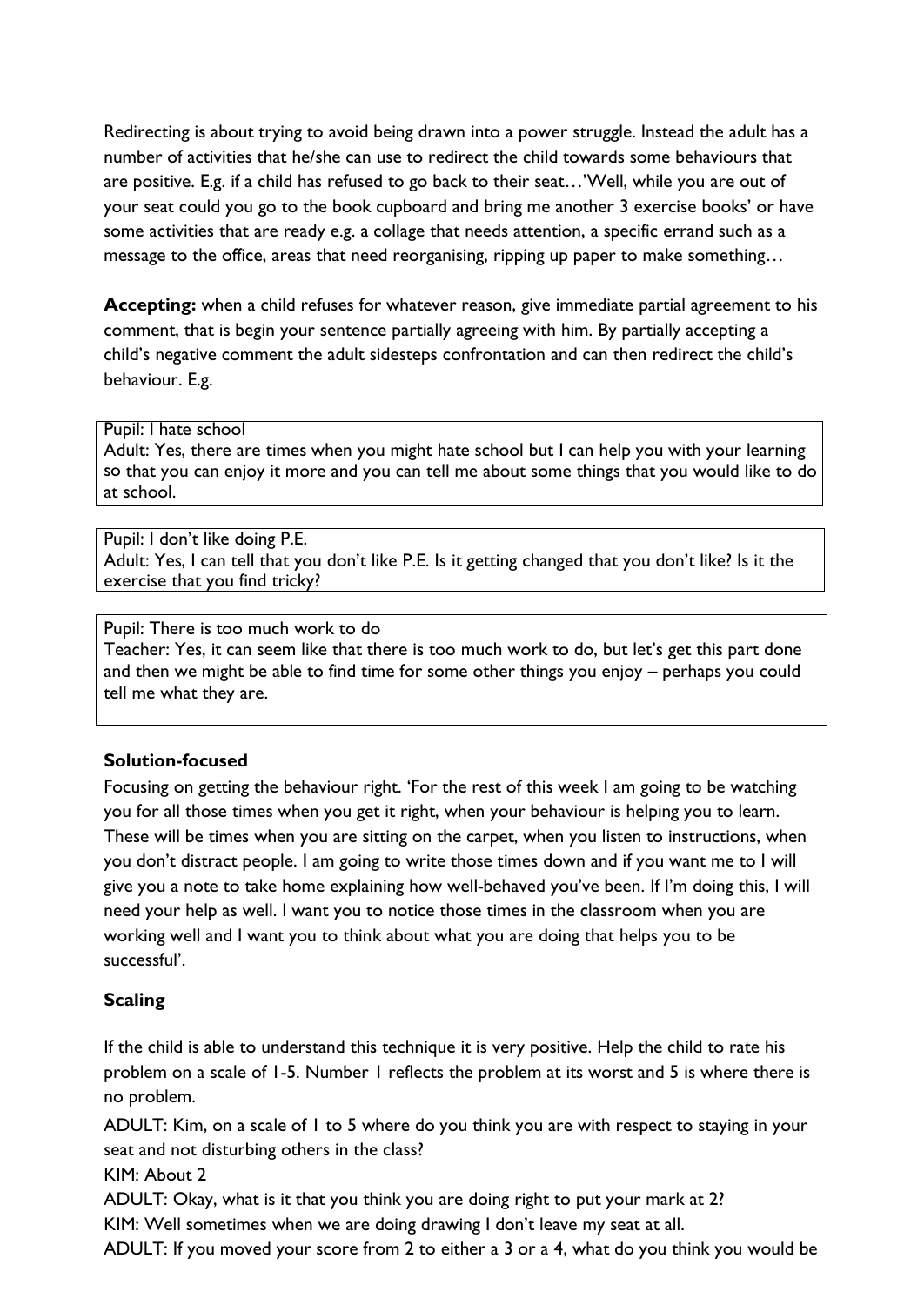doing more of? What would you and I see more of? KIM: Well, I would be putting my hand up when I got stuck and needed help. ADULT: Ok. Let's work together to see if we can achieve that.

Notice the problem is not analysed and the conversation between the adult and the pupil is more positive. It did not go down the road of, 'Why did you behave like that?' For most of the time children do not know why they behave the way that they do. Solution-focused approaches are positive and brief. The adult does not get drawn into analysing the problem, but instead used their energy to find and understand those times when the problem was less severe.

N.B Zones of Regulation may also be used by a child to indicate how they are feeling .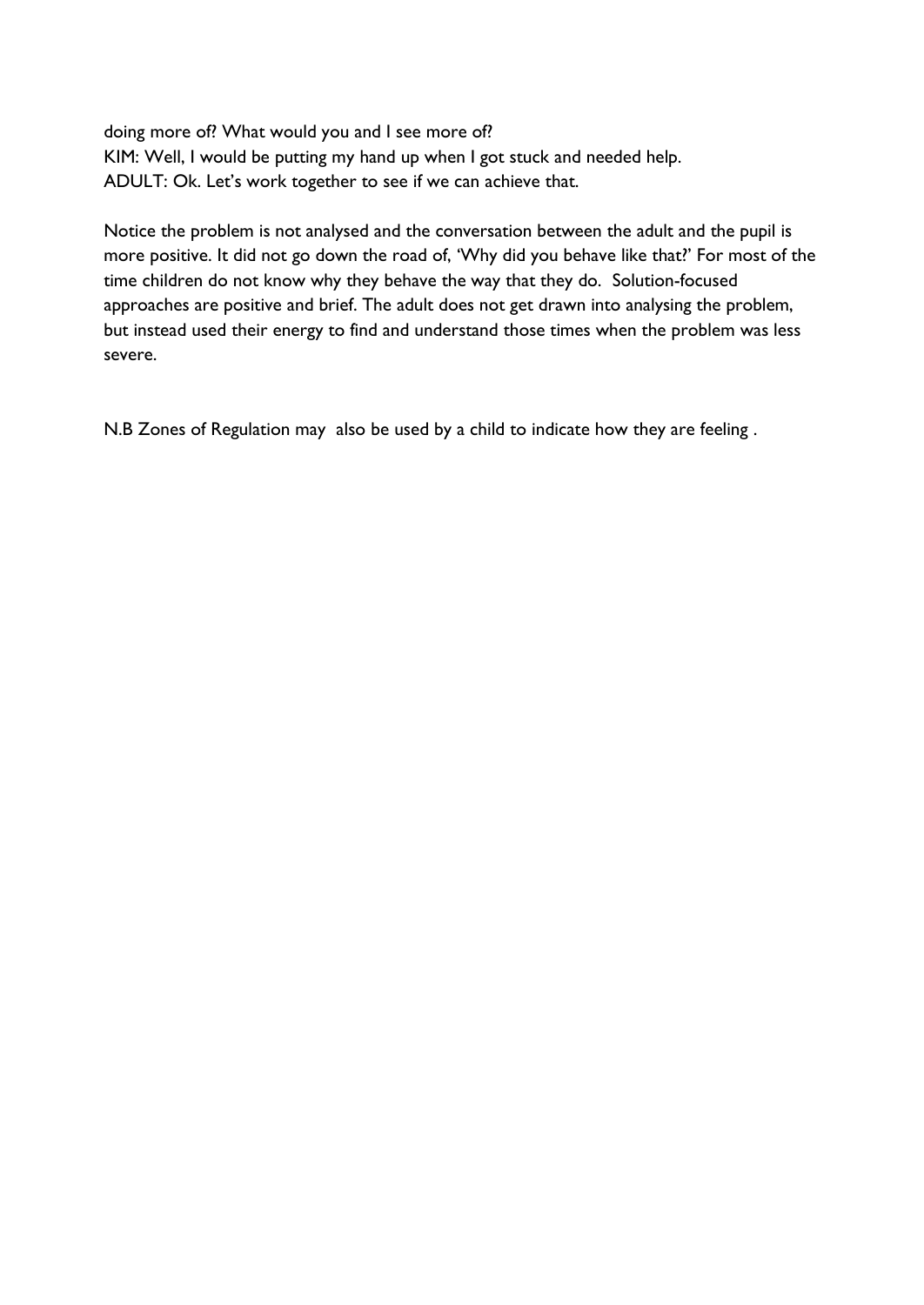# **APPENDIX 2 EXAMPLES OF THE SEQUENCE OF THERAPEUTIC BEHAVIOUR RESPONSES**

Respond in an 'authoritative' manner.

If a child refuses to respond to choices given, say e.g. 'Yes, you can …..' instead of 'That's fine' when considering an alternative.

Try to 'disempower' the behaviour wherever possible by ignoring and giving exaggerated attention to those children making the correct choices.

| <b>STEP</b>                                                                                                                                                           |                                                                                                  | $\overline{\mathbf{2}}$                                                                                                                                                                                                                                    | <b>DIFFERENTIATED WORKSPACE</b>                                                                                                                               |                                                                                                                                                             | 4                                                                                                                        | 5                                                                                                                                         | 6                                                                                                                                                                          |
|-----------------------------------------------------------------------------------------------------------------------------------------------------------------------|--------------------------------------------------------------------------------------------------|------------------------------------------------------------------------------------------------------------------------------------------------------------------------------------------------------------------------------------------------------------|---------------------------------------------------------------------------------------------------------------------------------------------------------------|-------------------------------------------------------------------------------------------------------------------------------------------------------------|--------------------------------------------------------------------------------------------------------------------------|-------------------------------------------------------------------------------------------------------------------------------------------|----------------------------------------------------------------------------------------------------------------------------------------------------------------------------|
| <b>Scenario</b>                                                                                                                                                       | <b>Positive</b><br><b>Phrasing</b>                                                               | <b>Child's Limited</b><br><b>Choice</b><br>(of equal value)                                                                                                                                                                                                | <b>Directive from</b><br>adult                                                                                                                                | <b>REFLECTION</b><br>'Take up time'<br>Opportunity to think<br>on own and come<br>back when ready                                                           | <b>Debrief for the</b><br>class                                                                                          | <b>Educational</b><br><b>Consequence</b><br>What does the<br>child need to learn<br>from this situation?<br>What do we need<br>to teach?) | <b>Further</b><br>consequence<br>(being sent to<br>SLT)                                                                                                                    |
| Disturbing the<br>learning<br>environment<br>'Silly'<br>behaviour<br>Refusing to<br>get on with a<br>task that has<br>been set<br>leading to<br>disrupting<br>others: | This is a<br>polite<br>reminder<br>followed by<br>the<br>expectation<br>that is not<br>being met | You have a choice:<br>Sit on the carpet or<br>sit next to me (or<br>similar).<br>This work needs to<br>be finished. During<br>lesson time when I<br>am here to help<br>you or during<br>break/lunchtime<br>when you will need<br>to get on by<br>yourself. | Move off the<br>carpet/sit away<br>from the class/sit<br>next to me - thank<br>you.<br>You need tostay<br>in at break/lunch<br>until the work is<br>finished. | Now leave the<br>classroom (and go<br>to) so that we can<br>get on with our<br>learning.<br>You are welcome to<br>come back when you<br>are ready to learn. | When other people<br>make choices that<br>affect you, how do<br>you feel?<br>It is not acceptable<br>$\mathsf{to} \dots$ | Needing to catch<br>up on the learning<br>and/or practice<br>correct behaviours.<br>The task WILL be<br>completed.                        | If persistently<br>disturbing the<br>learning<br>environment<br>you will need to<br>go and speak to<br>Mrs Hooft/Mrs<br><b>Brennan/Miss</b><br>Smith about your<br>choices |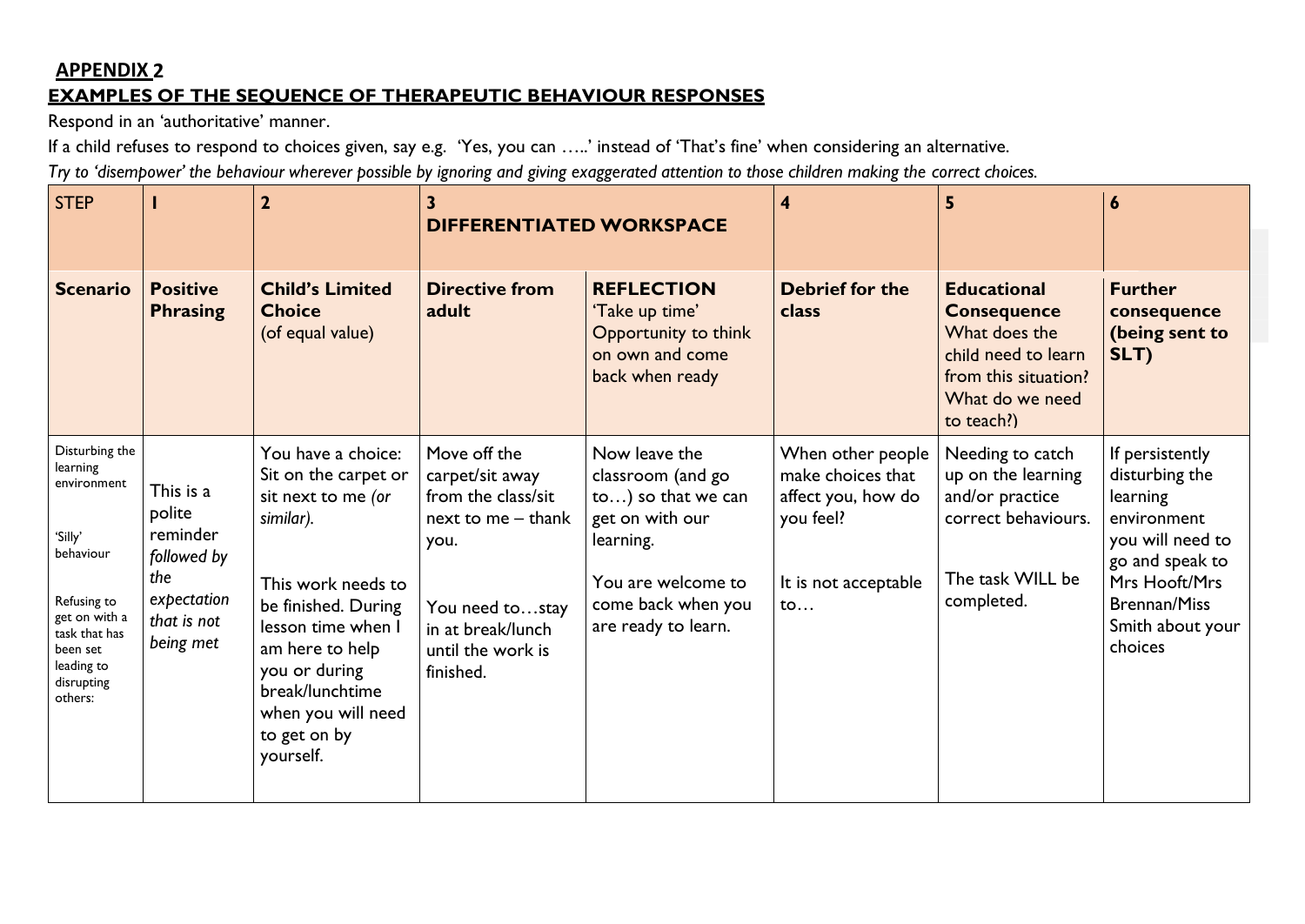#### **APPENDIX 3 THERAPEUTIC BEHAVIOUR RESPONSES IN THE PLAYGROUND**

**Respond in an 'authoritative' manner**

#### **Not playing safely**

|                                             | 2                                                                                                                                                                                                          | 3                                                                                                                                                                         |                                                                                                                                                                                                                                                                                                                                                                                                                                                                                                                         |
|---------------------------------------------|------------------------------------------------------------------------------------------------------------------------------------------------------------------------------------------------------------|---------------------------------------------------------------------------------------------------------------------------------------------------------------------------|-------------------------------------------------------------------------------------------------------------------------------------------------------------------------------------------------------------------------------------------------------------------------------------------------------------------------------------------------------------------------------------------------------------------------------------------------------------------------------------------------------------------------|
| <b>Child's Limited Choice</b>               | <b>Adult directive</b><br>& Educational Consequence                                                                                                                                                        | <b>REFLECTION</b><br>Leaving the play environment<br>'Take up time'<br>Opportunity to think on own and<br>come back when ready                                            | <b>Further consequence</b><br>(being sent to SLT)                                                                                                                                                                                                                                                                                                                                                                                                                                                                       |
| Play safely or<br>come and stand next to me | Come and stand next to me.<br><b>Educational Consequence 1</b><br>Point out other children; talk about<br>games that the child could play.<br>Need to have a couple of suggestions<br>of playground games. | Leave the playground and go to sit<br>on the bench in the hall.<br>When you are ready to play safely<br>then you are welcome to come<br>back to the playground to tell me | If continuing to play in an unsafe<br>manner.<br>You will need to go and speak to<br>Mrs Webb/Mrs Brennan/ Miss<br>Smith about your choices.<br><b>Educational Consequence 2</b><br>Think of some safe games that you<br>could play.<br>Draw pictures. Ask child to come back<br>at the next playtime to be reminded of<br>safe games to play. They need to<br>'earn' the right to be able to go back<br>to the playground.<br>Could they learn a new game to go<br>back to the playground and teach<br>other children? |

**When a child who is not on a Risk Reduction Plan exhibits behaviour that results in another child being harmed, the adult could use the deescalation script if appropriate. The child needs to be guided to a SLT member to follow up.**

Those children who feel excluded from play and/or do not have the confidence to join in with other children equally need help to ensure that they are not internalising their feelings for example, low self-esteem, and must be supported to engage in play situations. Where this becomes an ongoing problem, the class teacher must be informed so that some support can be given through e.g. Circle times, PSHE/Life **Skill sessions.**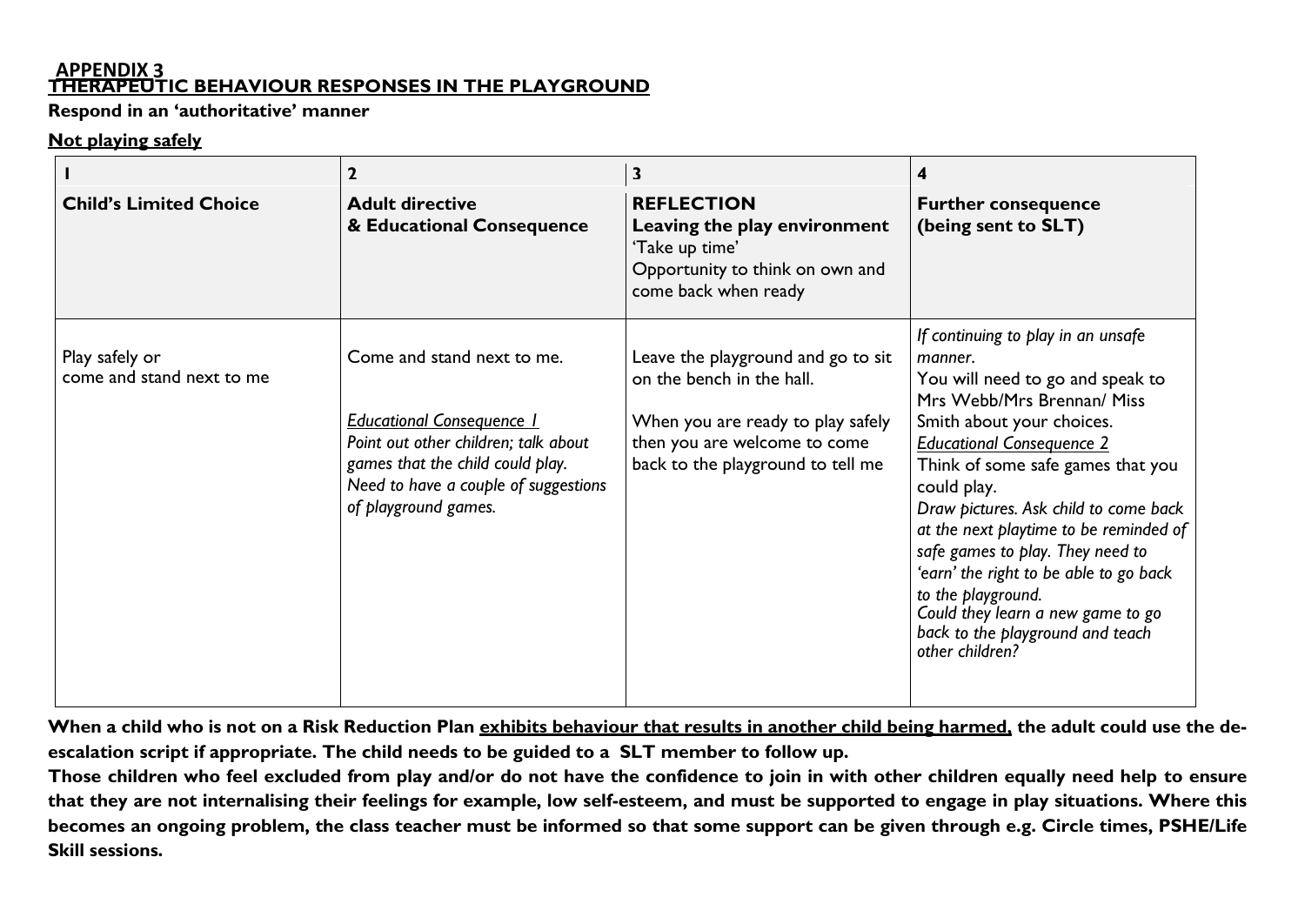### **Appendix 4: De-escalation Script**

Adults need to be aware that when children display disruptive, difficult or dangerous behaviour they may initially be upset or emotionally distressed. Action needs to be taken to calm the situation.

The principles of de-escalation are:

- use the child's name
- acknowledge their right to their feelings
- tell them why you are there.

Using a de-escalation script gives a focussed, calm and consistent approach.

| <b>De-escalation Script</b>       |
|-----------------------------------|
| • Child's name                    |
| •I can see something has happened |
| • I am here to help               |
| • Talk and I will listen          |
| • Come with me and                |
|                                   |

All teaching staff and support staff have a sticker with the de-escalation script on the back of their lanyards for easy reference.

NB – Some pupils may be using Zones of Regulation – See Appendix 6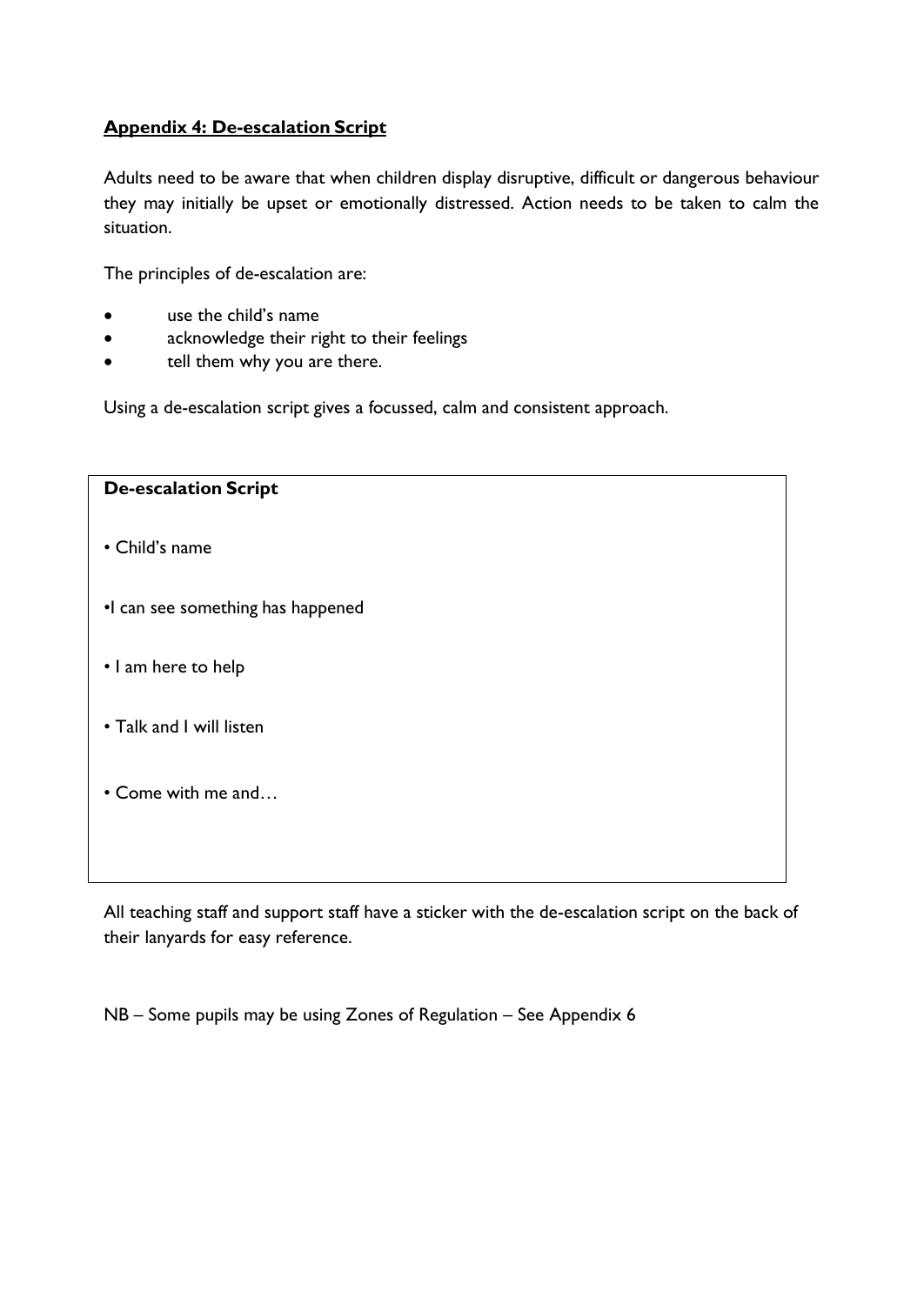# **Appendix 5 Reminder: Moving, Handling & Comforting**

(See Restrictive Physical Intervention Policy.)

| Open mitten - used<br>to move a child away                                     |  |
|--------------------------------------------------------------------------------|--|
| Closed mitten<br>- used to draw a<br>student close                             |  |
| Open mitten<br>$\text{escort} - \text{to} \text{ escort a}$<br>child to safety |  |
| Paired escort -<br>to escort a child to<br>safety                              |  |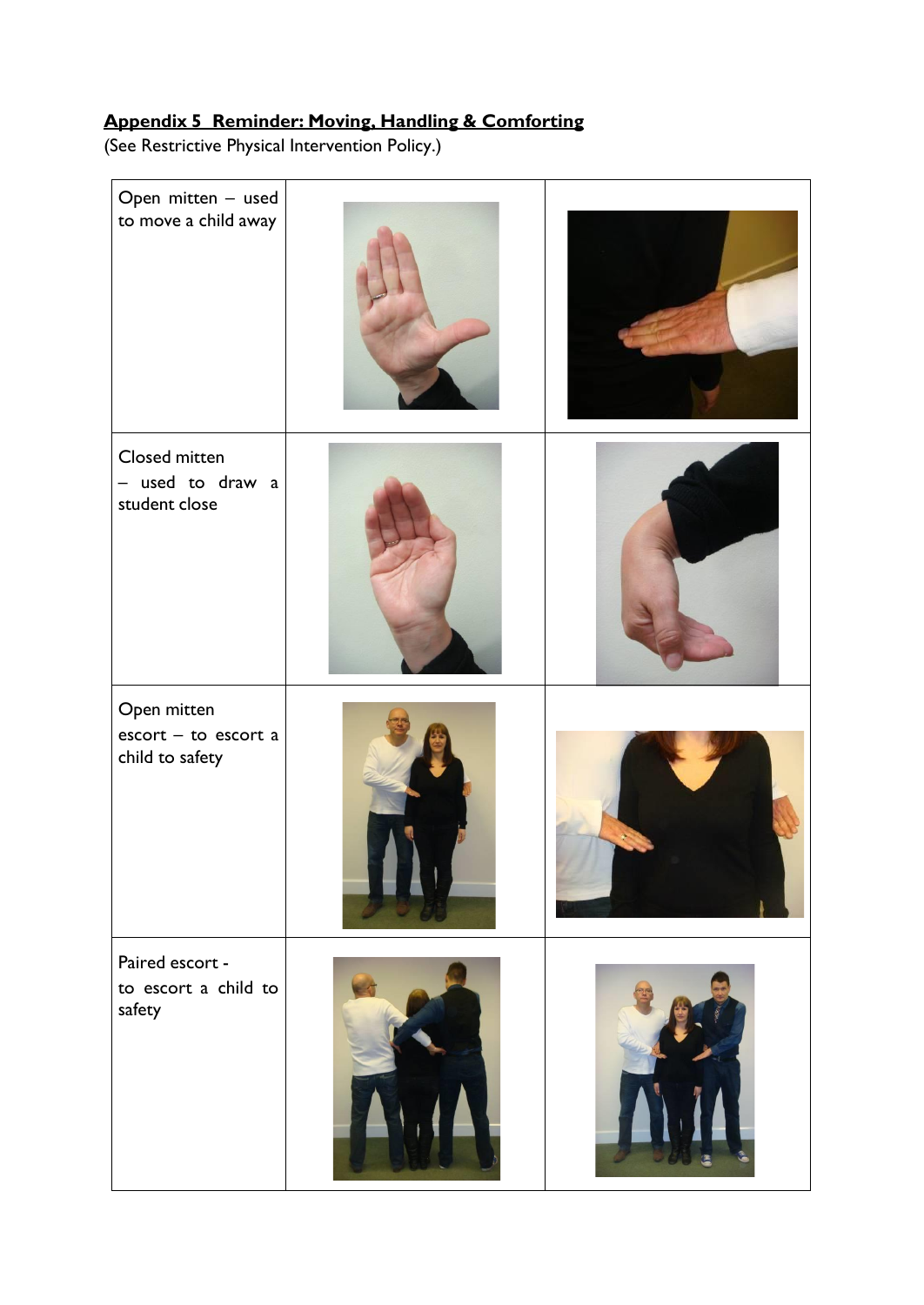Supportive hug – to communicate and reward



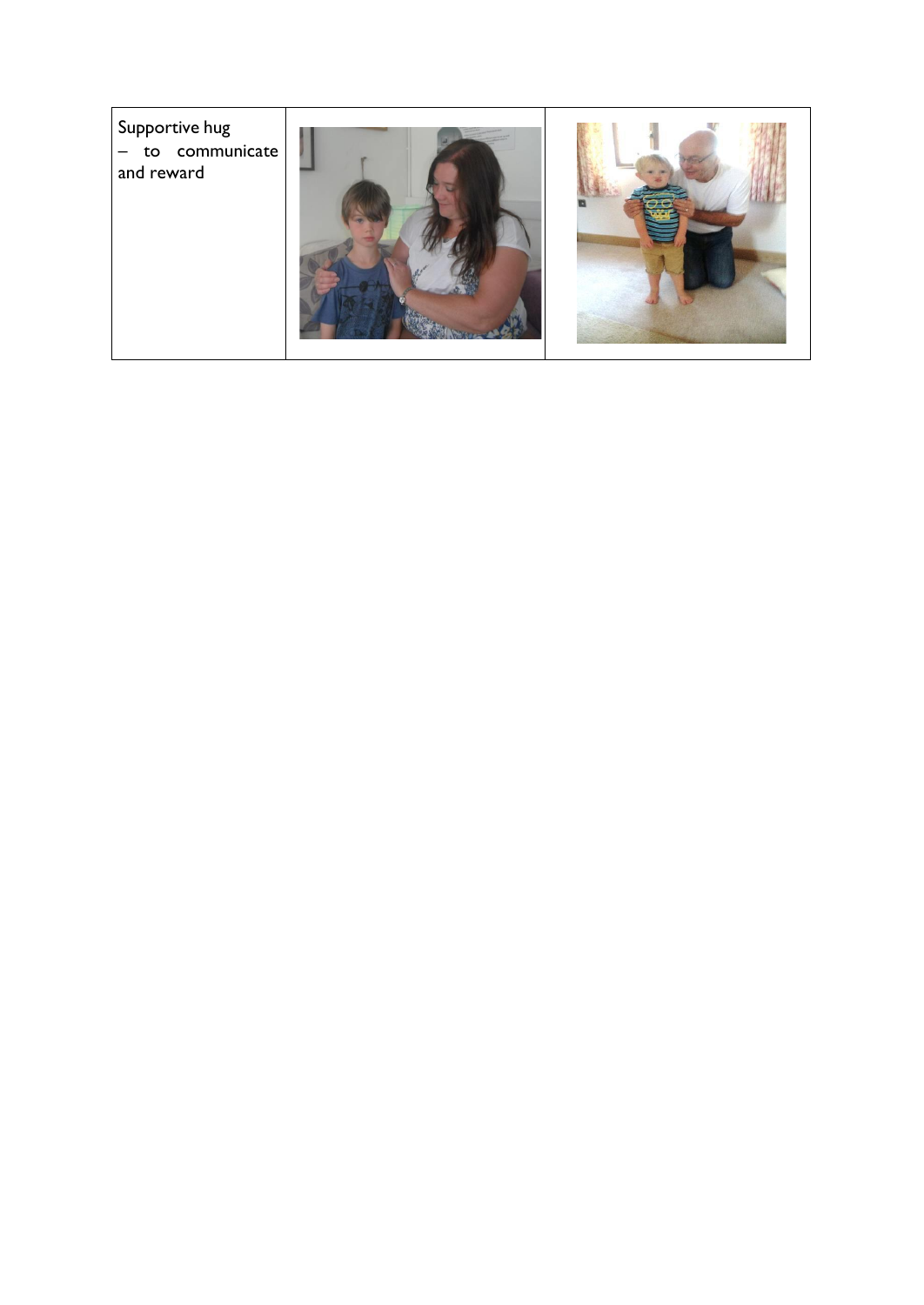# **APPENDIX 6 Zones of Regulation**



In UKS2, children will be introduced to Zones of Regulation. This is a strategy to support children with strategies to foster self-regulation and emotional control. The strategies are introduced by teachers and some children may work 1:1 with teaching assistants to understand how the zones may apply to them.

# **How to use the Zones**

Teachers and pupils are supported to:

- Depersonalise the behaviour displayed by the child
- Learn what each colour stands for
- Discuss scenarios / social situations within a context that is relatable
- Identify tools or strategies to use for various zones within different contexts

### Personalise – but adult led

- Adult to state what zone the child is in e.g. 'You are in the … zone.'
- Adult to direct child to a strategy or tool chosen for them e.g. 'You are in the red zone. Go and …'
- Reflection time once in the green zone.
- Aim is for children to identify the zone they are in and eventually self-regulate using tools or strategies suited to the individual.
- Teachers should provide clear routines and have realistic expectations
- Minimal language should be used when a child is the red zone
- Clear rewards and sanctions should be communicated to the child
- Adults should highlight the positives of the child's choices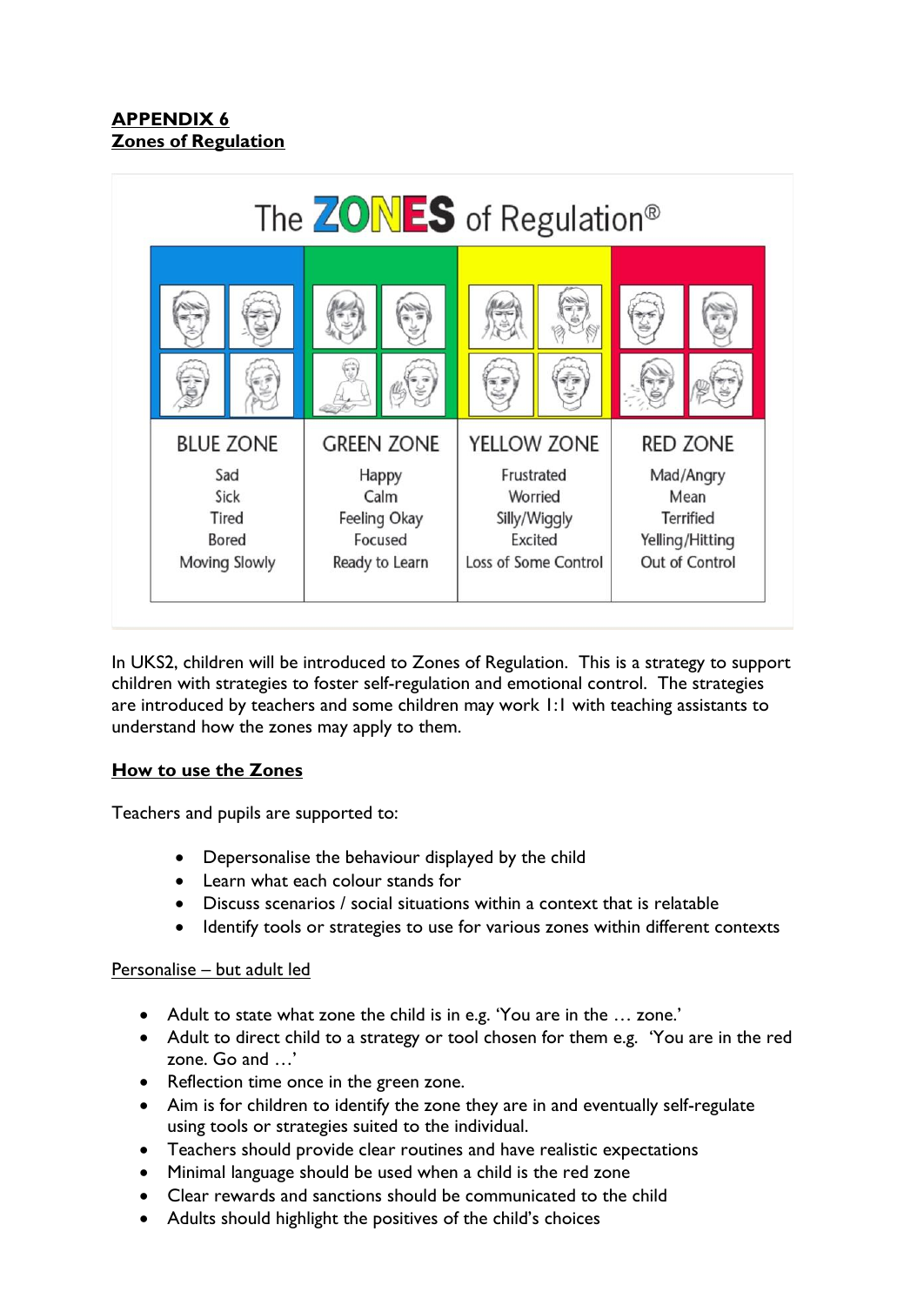### **APPENDIX 7 The Inclusion Model**

#### **At Roundwood Primary School we are committed to successful inclusion.**

Please see the diagram below for a **model of successful inclusion.**

Young people may be within any of the circles at any given point in time.

Circle 1 represents an average class of mainstream young people. Although all children may present challenges to us as adults, the majority of those in Circle 1 represent children who present very little risk of harm to themselves others or property.

Circle 2 on the left represents the one or two children who are often the very quiet or withdrawn children. The behaviours of this group represents the children who may be **internalising** behaviour so it is important that the school has strategies to develop confidence and self-esteem.

The one or two young people in the circle 3 on the right are much more noticeable. These children **externalise** their behaviour and can potentially become a risk of harm to themselves, others and property. With a small amount of differentiation these children can often have their needs met in a similar way to the children within the Circle 1.

However, occasionally we have a young person within a group who presents a risk of harm which is far beyond that of any other child. This child, or these children (4), cannot be kept safe by simply following policy and they need a **differentiated plan** in order to be safely included. The behaviour of this child may be linked with a condition such as autism, social, emotional or attachment issues or the reason for the difference may be unidentified.

At Roundwood Primary we recognise that there are times when we need to reflect on how we can widen Circle 5 in order to ensure that we are providing and adapting an environment to suit the needs of all children, rather than expecting and forcing all children to 'fit' into a norm.



We recognise that there are complexities of subconscious and conscious behaviours which can be summarised as follows:

*A child who, on occasions, CAN'T meet behaviour expectations may be a child who:*

- Has had an illness or injury during early childhood and may appear to be physically able, but their ability to think, feel and behave is affected.
- Has a recognised condition that affects their development such as Autism, Tourette's Syndrome, Asperger's Syndrome, ADHD or other.